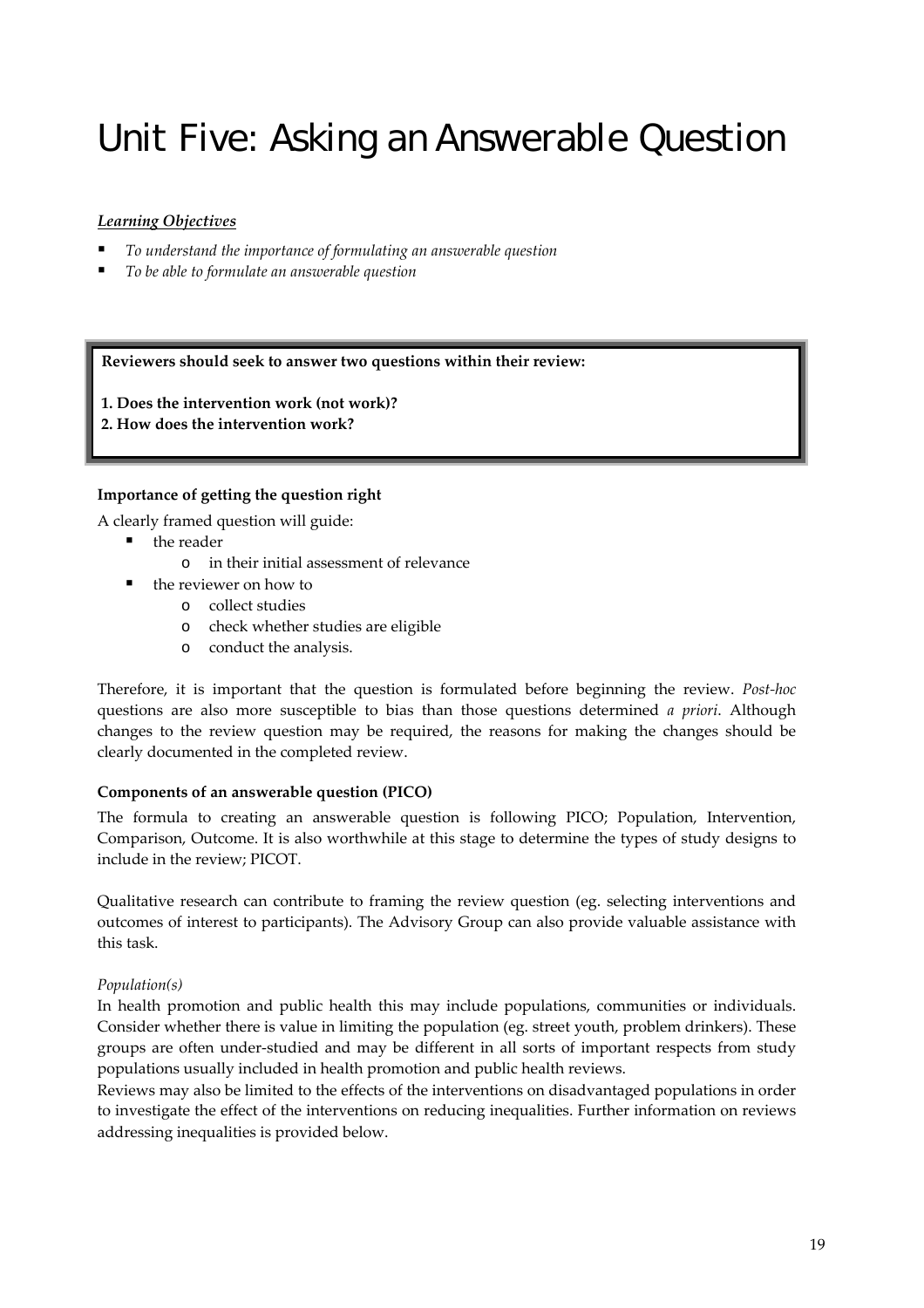#### *Intervention(s)*

As described earlier, reviewers may choose to lump similar interventions in a review, or split the review by addressing a specific intervention. Reviewers may also consider 'approaches' to health promotion rather than topic‐driven interventions, for example, peer‐led strategies for changing behaviour. In addition, reviewers may want to limit the review by focusing on the effectiveness of a particular type of theory‐based intervention (eg. Transtheoretical model) for achieving certain health outcomes (eg. smoking cessation).

#### *Comparison(s)*

It is important to specify the comparison intervention for the review. Comparison interventions may be no intervention, another intervention or standard care/practice. The choice of comparison or control has large implications for the interpretation of results. A question addressing one intervention versus no intervention is a different question than one comparing one intervention versus standard care/practice.

Example: DiCenso A, Guyatt G, Willan A, Griffith L. Interventions to reduce unintended pregnancies among adolescents: systematic review of randomised controlled trials. BMJ 2002;324:1426‐34.

The majority of the studies included in this review address primary prevention of unintended pregnancy versus standard care/practice. Therefore, this review is not addressing whether primary prevention is effective, it is simply investigating the effect of specific interventions compared to standard practice. This is a much smaller gap to investigate an effect, as it is usually easier to find a difference when comparing one intervention versus no intervention.



#### **Figure Two. The difference between comparing the effect of one intervention versus no intervention and one intervention versus standard practice.**

For example, many of the school-based interventions in the review are compared to normal sexual education in the schools, and are shown to be ineffective for reducing unintended pregnancies. Yet the interpretation of the results read "primary prevention strategies do not delay the initiation of sexual intercourse or improve the use of birth control among young men and women". This reads that the review question has sought to address primary prevention versus no intervention. Rather, the review addressed whether theory‐led interventions are more effective than standard care/practice.

#### *Outcome(s)*

The outcome(s) chosen for the review must be meaningful to the users of the review. The discrepancy between the outcomes and interventions that reviewers choose to include in the review and the outcomes and interventions that lay people prefer to be included has been well-described.<sup>1</sup>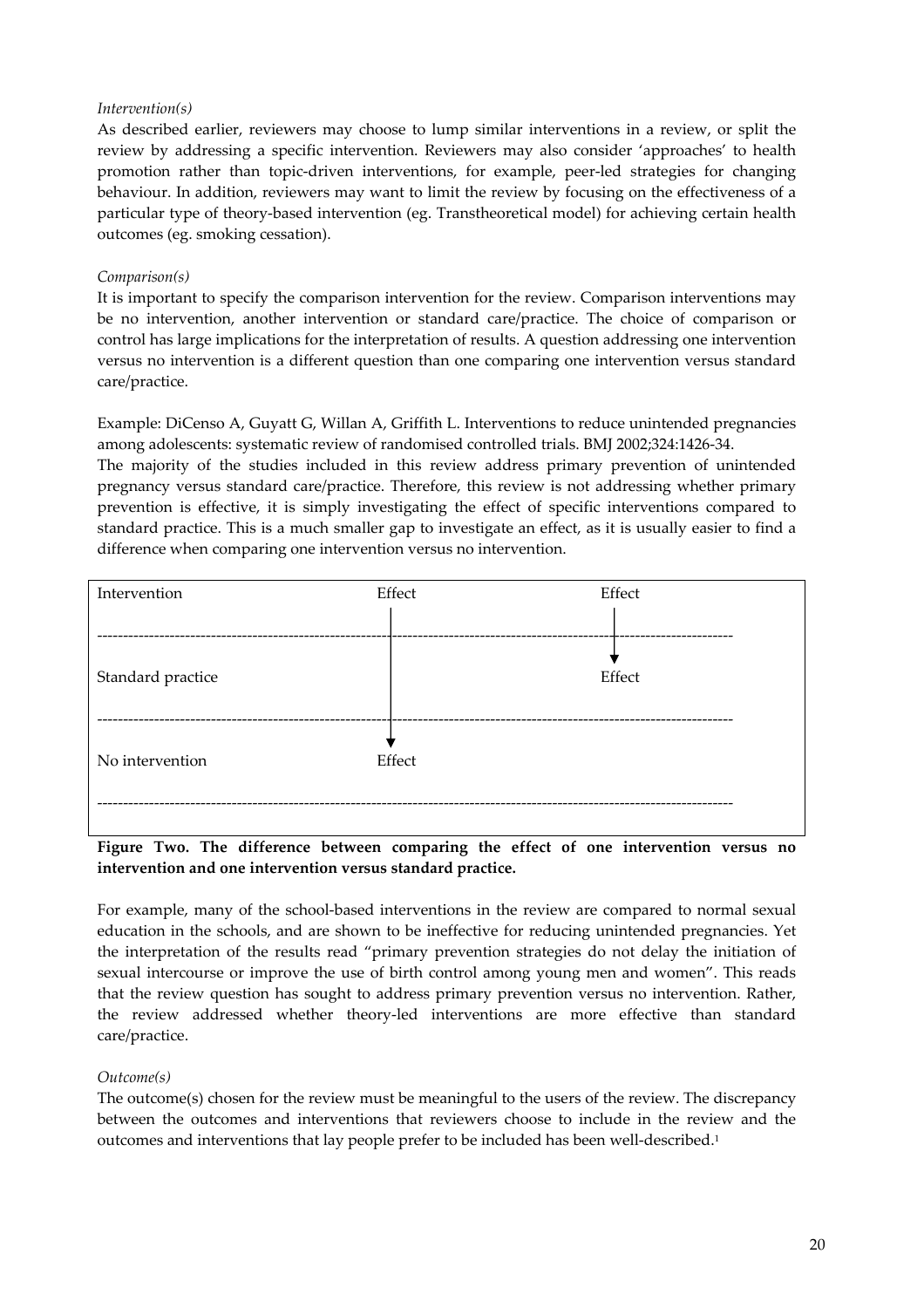To investigate both the implementation of the intervention and its effects reviewers will need to include both process indicators as well as outcome measures. Unanticipated (side‐effects) as well as anticipated effects should be investigated in addition to cost‐effectiveness, where appropriate.

Reviewers will also need to decide if proximal/immediate, intermediate or distal outcomes are to be assessed. If only intermediate outcomes are measured (eg. blood sugar levels in persons with diabetes, change in knowledge and attitudes) reviewers need to determine how strong the linkage is to more distal outcomes (eg. cardiovascular disease, behaviour change). The use of theory can assist with determining this relationship. In addition, reviewers should decide if only objective measures are to be included (eg. one objective measure of smoking status is saliva thiocyanate or alveolar carbon monoxide) or subjective measures (eg. self‐reported smoking status), or a combination of both (discussing the implications of this decision).

# **Examples of review questions**

*Poorly designed questions:*

- 1. Are condoms effective in preventing HIV?
- 2. Which interventions reduce health inequalities among people with HIV?

*Answerable questions:*

- 1. In men who have sex with men, does condom use reduce the risk of HIV transmission?
- 2. In women with HIV, do peer-based interventions reduce health inequalities?

| Problem,     | Intervention     | Comparison     | Outcome          | Types of       |
|--------------|------------------|----------------|------------------|----------------|
| population   |                  |                |                  | studies        |
| Young        | 1. Television    | N <sub>o</sub> | 1. objective     | 1. RCT (and    |
| people,      | 2. Radio         | intervention   | measures of      | quasi-RCT)     |
| under 25     | 3. Newspapers    |                | smoking          | 2. Controlled  |
| years of age | Billboards<br>4. |                | 2. self-reported | before and     |
|              | 5. Posters       |                | smoking          | after          |
|              | 6. Leaflets      |                | behaviour        | studies        |
|              | 7. Booklets      |                | 3. Intermediate  | 3. Time series |
|              |                  |                | measures         | designs        |
|              |                  |                | (intentions,     |                |
|              |                  |                | attitudes,       |                |
|              |                  |                | knowledge)       |                |
|              |                  |                | 4. Process       |                |
|              |                  |                | measures (eg.    |                |
|              |                  |                | media reach)     |                |

#### Are mass media interventions effective in preventing smoking in young people?

#### **Types of study designs to include**

The decisions about which type(s) of study design to include will influence subsequent phases of the review, particularly the search strategies, choice of quality assessment criteria, and the analysis stage (especially if a statistical meta‐analysis is to be performed).

The decision regarding which study designs to include in the review should be dictated by the intervention (the review question) or methodological appropriateness, and not vice versa.<sup>2,3</sup> If the review question has been clearly formulated then knowledge of the types of study designs needed to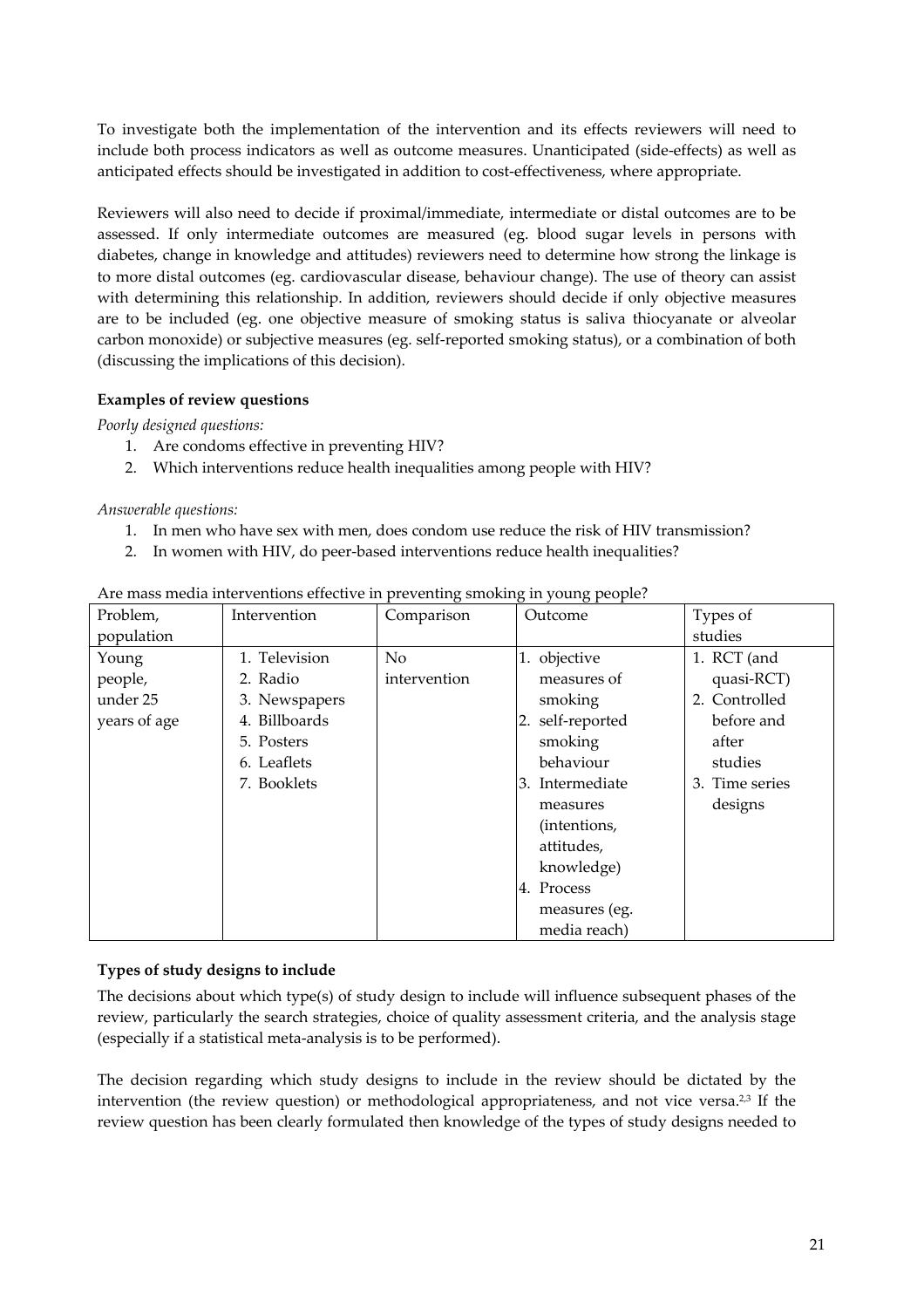answer it should automatically follow.3 If different types of study designs are to included in the same review the reasons for this should be made explicit.

# *Effectiveness studies*

Where RCTs are lacking, or for issues relating to feasibility and ethics are not conducted, other study designs such as non‐randomised controlled trials, before and after studies, and interrupted time series designs should also be considered for inclusion in the review.

Comparisons with historical controls or national trends may be included when this is the **only** type of evidence that is available, for example, in reviews investigating the effectiveness of policies, and should be accompanied by an acknowledgement that the evidence of evidence is necessarily weaker.

# **Randomised controlled trial**

Subjects are randomly allocated to groups either for the intervention being studied or the control (using a random mechanism, such as coin toss, random number table, or computer‐generated random numbers) and the outcomes are compared.1

Each participant or group has the same chance of receiving each intervention and the investigators cannot predict which intervention is next.

# **Quasi‐randomised controlled trial / pseudo‐randomised controlled trial**

Subjects are allocated to groups for intervention or control using a non-random method (such as alternate allocation, allocation of days of the week, or odd-even study numbers) and the outcomes are compared.1

# **Controlled before and after study / cohort analytic**

Outcomes are compared for a group receiving the intervention being studied, concurrently with control subjects receiving the comparison intervention (eg, usual or no care/intervention).<sup>1</sup>

# **Uncontrolled before and after study / cohort study**

The same group is pre-tested, given an intervention, and tested immediately after the intervention. The intervention group, by means of the pre-test, act as their own control group.<sup>2</sup>

# **Interrupted time series**

A time series consists of multiple observations over time. Observations can be on the same units (eg. individuals over time) or on different but similar units (eg. student achievement scores for particular grade and school). Interrupted time series analysis requires knowing the specific point in the series when an intervention occurred.2 These designs are commonly used to evaluate mass media campaigns.

# **Qualitative research**

Qualitative research explores the subjective world. It attempts to understand why people behave the way they do and what meaning experiences have for people. Qualitative research relevant to effectiveness reviews may include the following:

*Qualitative studies of experience:* these studies may use a range of methods, but frequently rely on in‐ depth tape‐recorded interviews and non‐participant observational studies to explore the experience of people receiving an intervention.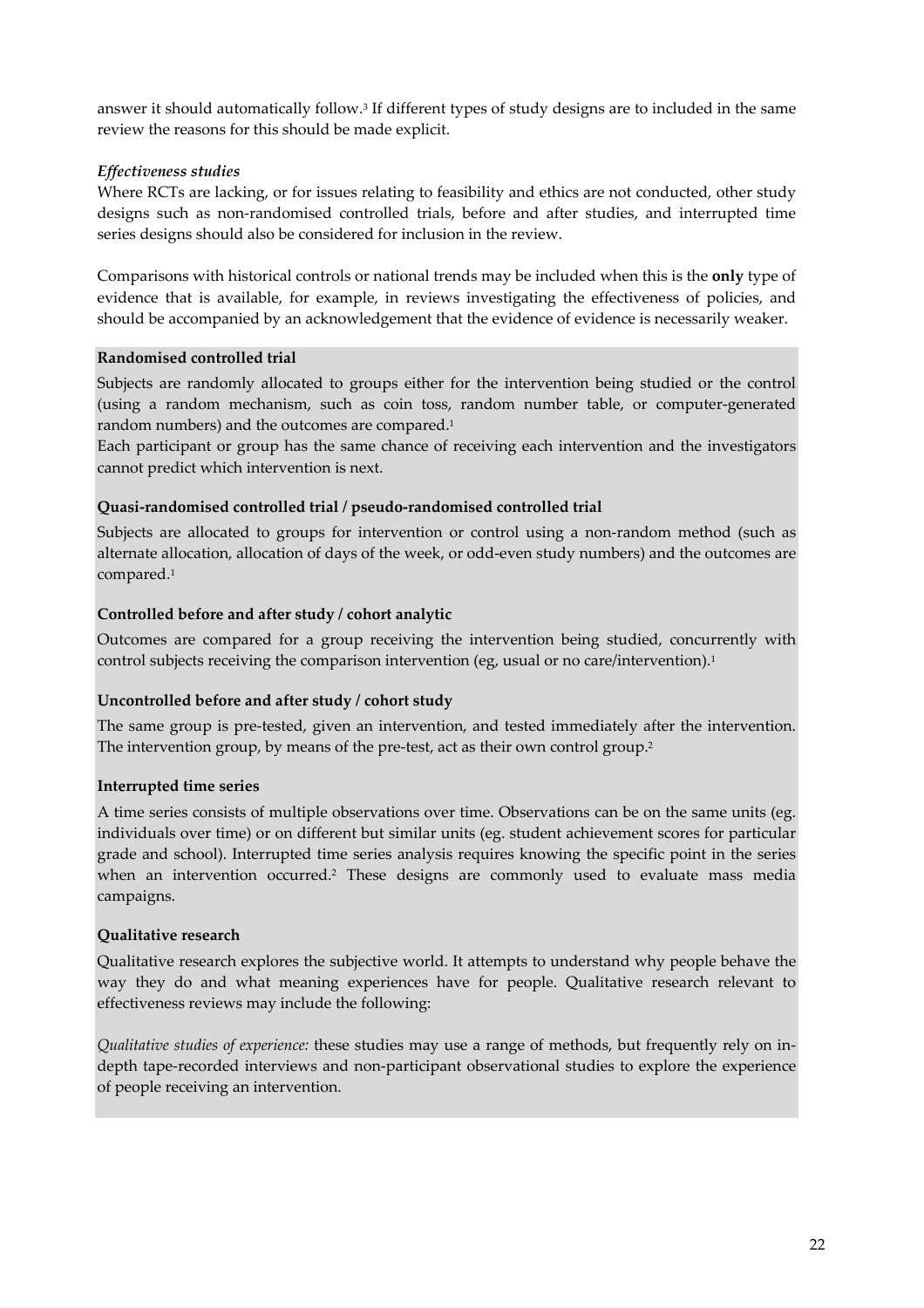*Process evaluations:* these studies can be included within the context of the effectiveness studies. These evaluations use a mixture of methods to identify and describe the factors that promote and/or impede the implementation of innovation in services.3

# **References:**

- 1. NHMRC (2000). How to review the evidence: systematic identification and review of the scientific literature. Canberra: NHMRC.
- 2. Thomas H. Quality assessment tool for quantitative studies. Effective Public Health Practice Project. McMaster University, Toronto, Canada.
- *3.* Undertaking Systematic Reviews of Research on Effectiveness. CRD's Guidance for those Carrying Out or Commissioning Reviews. CRD Report Number 4 (2nd Edition). NHS Centre for Reviews and Dissemination, University of York. March 2001. http://www.york.ac.uk/inst/crd/report4.htm

# *Cluster‐RCTs and cluster non‐randomised studies*

Allocation of the intervention by group or cluster is being increasingly adopted within the field of public health because of administrative efficiency, lessened risk of experimental contamination and likely enhancement of subject compliance.<sup>4</sup> Some studies, for example a class-based nutrition intervention, dictate its application at the cluster level.

Interventions allocated at the cluster (eg. school, class, worksite, community, geographical area) level have particular problems with selection bias where groups are formed not at random but rather through some physical, social, geographic, or other connection among their members.<sup>5,6</sup> Cluster trials also require a larger sample size than would be required in similar, individually allocated trials because the correlation between cluster members reduces the overall power of the study.5 Other methodological problems with cluster‐based studies include the level of intervention differing from the level of evaluation (analysis) and the often small number of clusters in the study.7 Issues surrounding cluster trials have been well described in a Health Technology Assessment report<sup>7</sup>, which should be read for further information if cluster designs are to be included in a systematic review.

#### *The role of qualitative research within effectiveness reviews*

to "provide an in-depth understanding of people's experiences, perspectives and histories in the context of their personal circumstances and settings"8

Qualitative studies can contribute to reviews of effectiveness in a number of ways including<sup>9</sup>:

- Helping to frame the review question (eg. selecting interventions and outcomes of interest to participants).
- Identifying factors that enable/impede the implementation of the intervention (eg. human factors, contextual factors)
- Describing the experience of the participants receiving the intervention
- Providing participants' subjective evaluations of outcomes
- Helping to understand the diversity of effects across studies, settings and groups
- Providing a means of exploring the 'fit' between subjective needs and evaluated interventions to inform the development of new interventions or refinement of existing ones.

Methods commonly used in qualitative studies may include one or a number of the following; interviews (structured around respondents priorities/interests), focus groups, participant and/or non participant observation, conversation (discourse and narrative analysis), and documentary and video analysis. The unit of analysis within qualitative studies is not necessarily individuals or single cases; communities, populations or organisations may also be investigated. Anthropological research,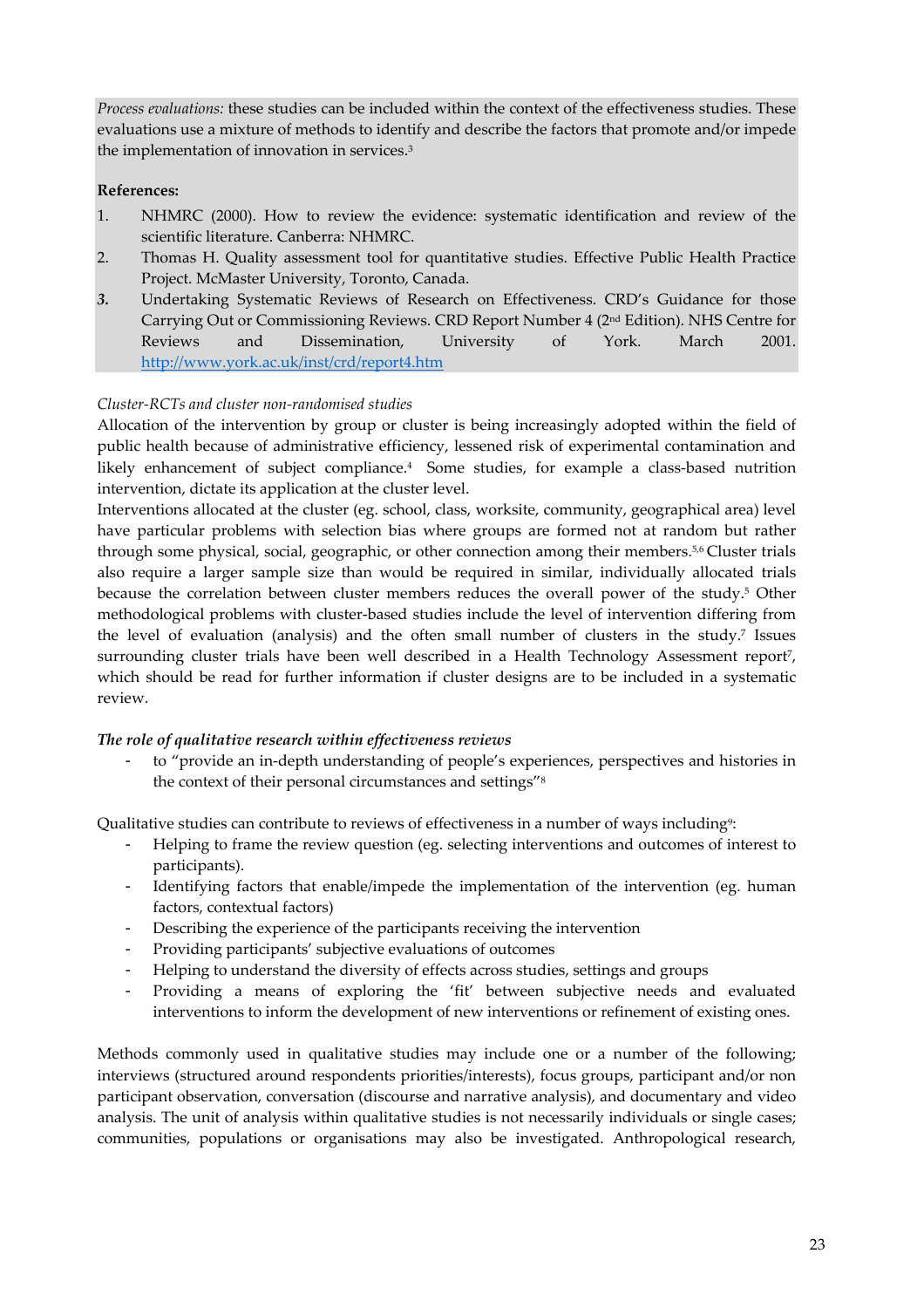which may involve some or all of these methods in the context of wide ranging 'fieldwork' can also be a valuable source of evidence, although may be difficult to subject to many aspects of the systematic review process.

# **Health inequalities**

Health inequalities are defined as "the gap in health status, and in access to health services, between different social classes and ethnic groups and between populations in different geographical areas."<sup>10</sup>

There is a need for systematic reviews to consider health inequalities in the assessment of effectiveness of interventions. This is because it is thought that many interventions may not be equally effective for all population subgroups. The effectiveness for the disadvantaged may be substantially lower.

Evans and Brown (2003)<sup>11</sup> suggest that there are a number of factors that may be used in classifying health inequalities (captured by the acronym PROGRESS):

- **P**lace of residence
- Race/ethnicity
- **C**CCUPation
- **G**ender
- **R**eligion
- **E**ducation
- **Socio-economic status**
- **S**ocial capital

Therefore, it may be useful for a review of public health interventions to measure the effect across different subgroups (as defined by any of the PROGRESS factors).

Example of a review addressing inequalities: Kristjansson E, Robinson VA, MacDonald B, Krasevec J, Greenhalgh T, McGowan J, Francis D, Tugwell P, Petticrew M, Shea B, Wells G. School feeding for improving the physical and psychosocial health of disadvantaged elementary school children (Protocol for a Cochrane Review). In: The Cochrane Library, Issue 3, 2004. Chichester, UK: John Wiley & Sons, Ltd. Disadvantage in this review is defined by income (SES status).

Data required for reviews addressing inequalities:

- A valid measure of health status (or change in health status)
- A measure of disadvantage (i.e., define socio‐economic position)
- A statistical measure for summarising the differential effectiveness.

The above review chose to define interventions effective in reducing inequalities as interventions which were more effective for people in lower SES. A potentially effective intervention was one which was:

- o equally effective across the socioeconomic spectrum (potentially reducing health inequalities due to the higher prevalence of health problems among the disadvantaged).
- o targeted only at disadvantaged groups and was effective.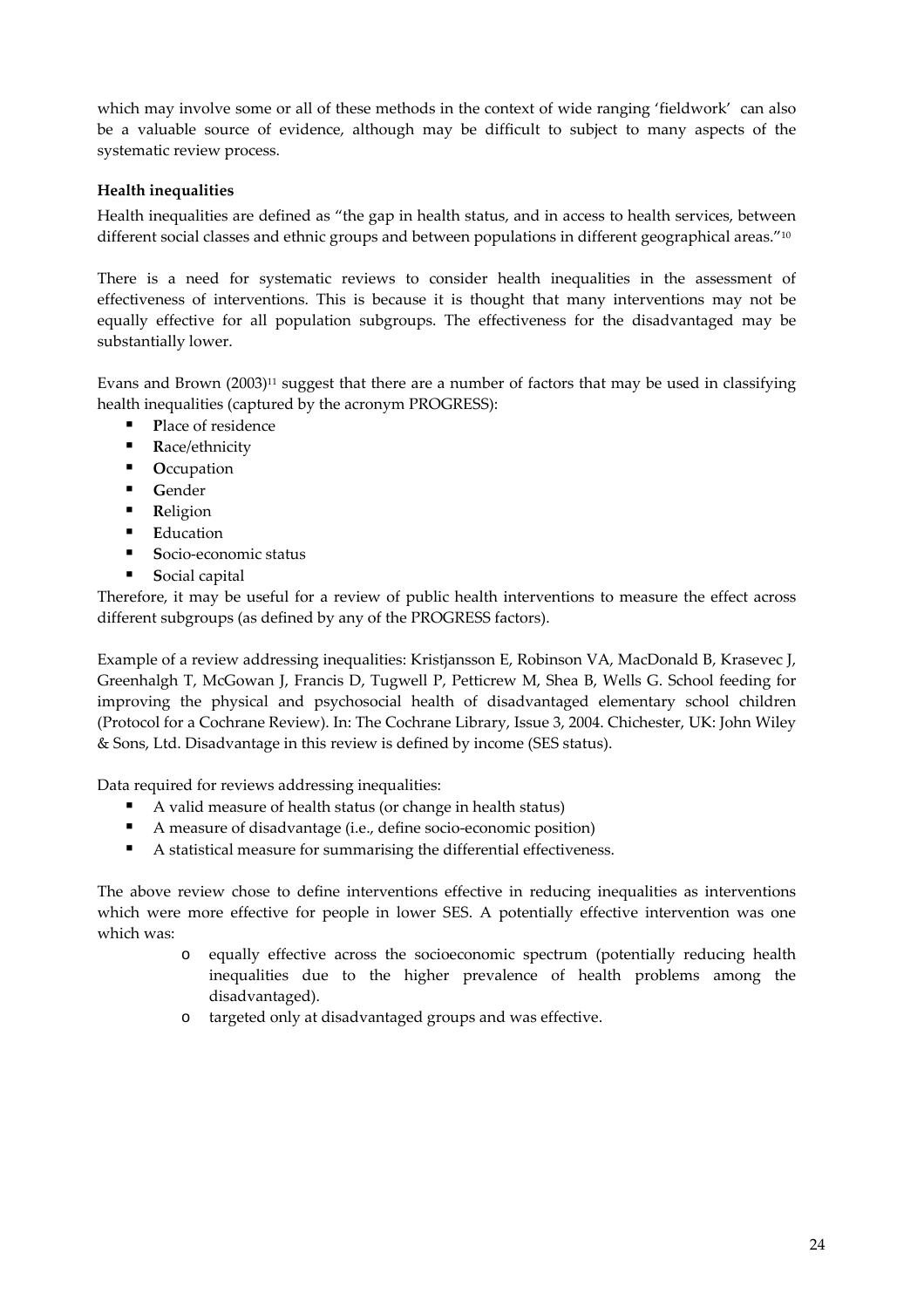#### **REFERENCES**

- 1. Oliver S. 1997. Exploring lay perspectives on questions of effectiveness; IN: Maynard A, Chalmers I (eds). Non‐random reflections on health services research. London BMJ Publishing Group.
- 2. Nutbeam D, Harris E. (2004). Theory in a Nutshell. A practical guide to health promotion theories. Sydney, Australia: McGraw‐Hill Australia Pty Ltd, vii‐9.
- 3. Petticrew M, Roberts H. (2003). Evidence, hierarchies, and typologies: horses for courses. J Epidemiol Community Health, 57, 527‐9.
- 4. Donner A, Klar N. Pitfalls of and controversies in cluster randomization trials. Am J Public Health. 2004 Mar;94(3):416‐22.
- 5. Torgerson DJ. Contamination in trials: is cluster randomisation the answer? BMJ. 2001 Feb 10;322(7282):355‐7.
- 6. Murray DM, Varnell SP, Blitstein JL. Design and analysis of group‐randomized trials: a review of recent methodological developments. Am J Public Health. 2004 Mar;94(3):423‐32.
- 7. Ukoumunne OC, Gulliford MC, Chinn S, Sterne JA, Burney PG. Methods for evaluating areawide and organisation-based interventions in health and health care: a systematic review. Health Technol Assess. 1999;3(5):iii-92.
- 8. Spencer L, Ritchie J, Lewis J, Dillon L. Quality in Qualitative Evaluation: A framework for assessing research evidence. Government Chief Social Researcher's Office. Crown Copyright, 2003.
- 9. Centre for Reviews and Dissemination (Undertaking Systematic Reviews of Research on Effectiveness. CRDʹs Guidance for those Carrying Out or Commissioning Reviews. CRD Report Number 4 (2nd Edition) March 2001), at http://www.york.ac.uk/inst/crd/report4.htm
- 10. Public Health Electronic Library. http://www.phel.gov.uk/glossary/glossaryAZ.asp?getletter=H. Accessed June 29, 2004
- 11. Evans T, Brown H. Road traffic crashes: operationalizing equity in the context of health sector reform. Injury Control and Safety Promotion 2003;10(2):11‐12.

#### **ADDITIONAL READING**

Richardson WS, Wilson MC, Nishikawa J, Hayward RSA. The well-built clinical question: a key to evidence‐based decisions [Editorial]. ACP J Club 1995;123(3):A12‐3.

Richardson WS. Ask, and ye shall retrieve [EBM Note]. Evidence Based Medicine 1998;3:100‐1.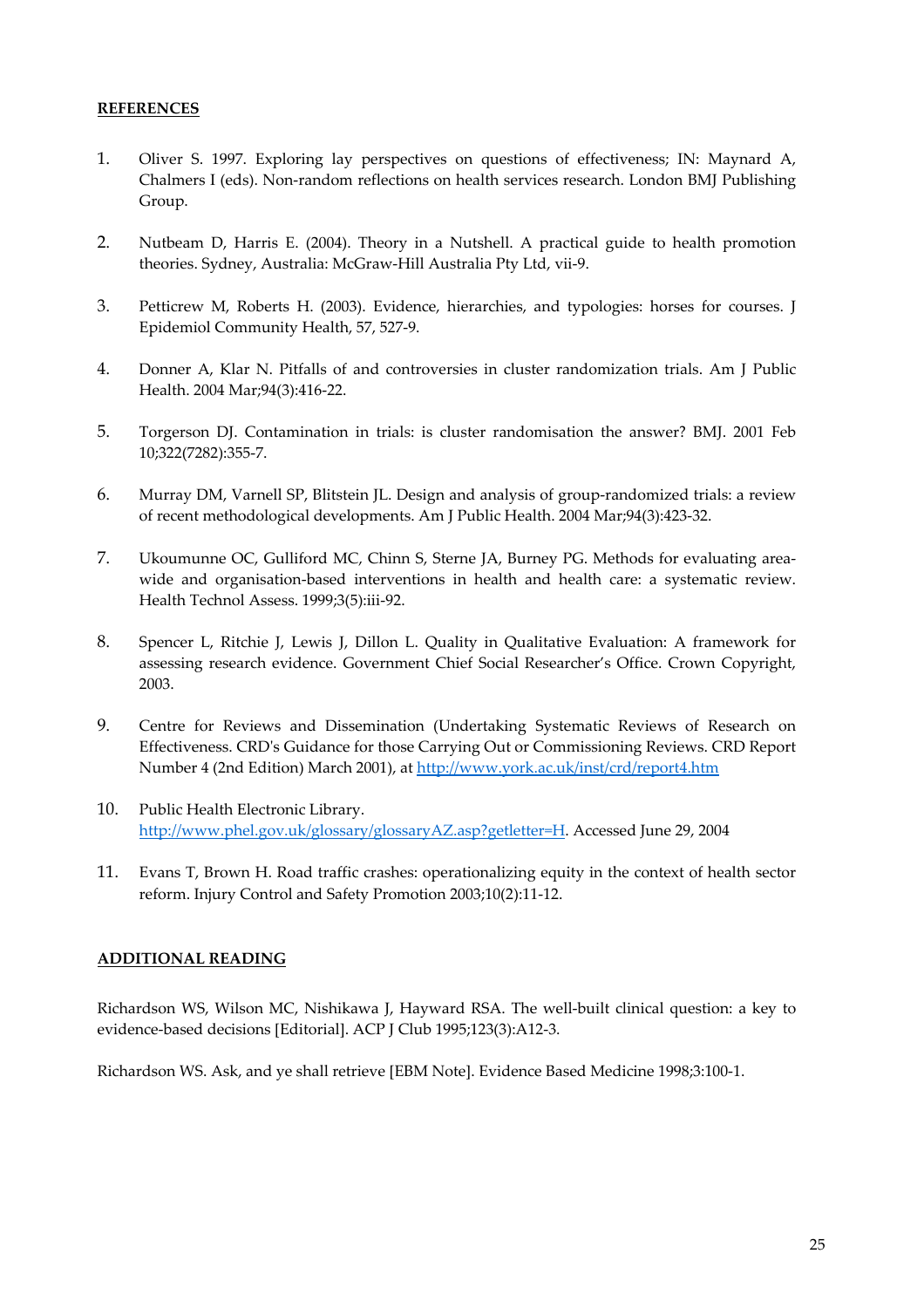# **EXERCISE**

| 1. Write an answerable review question (will be used in a later exercise) |
|---------------------------------------------------------------------------|
|                                                                           |
|                                                                           |
|                                                                           |
|                                                                           |
|                                                                           |
| The effectiveness of $(I)$ versus $(C)$ for $(0)$ in $(P)$                |

- *2.* What type(s) of study design(s) should be included to investigate the effectiveness of the intervention?
- $\hfill \Box$  Randomised controlled trial / cluster randomised controlled trial
- Quasi‐randomised controlled trial/pseudo‐randomised trial
- Controlled before and after study/cohort analytic/concurrently controlled comparative study
- $\Box$  Uncontrolled before and after study/cohort study
- Interrupted time series designs
- **Qualitative research**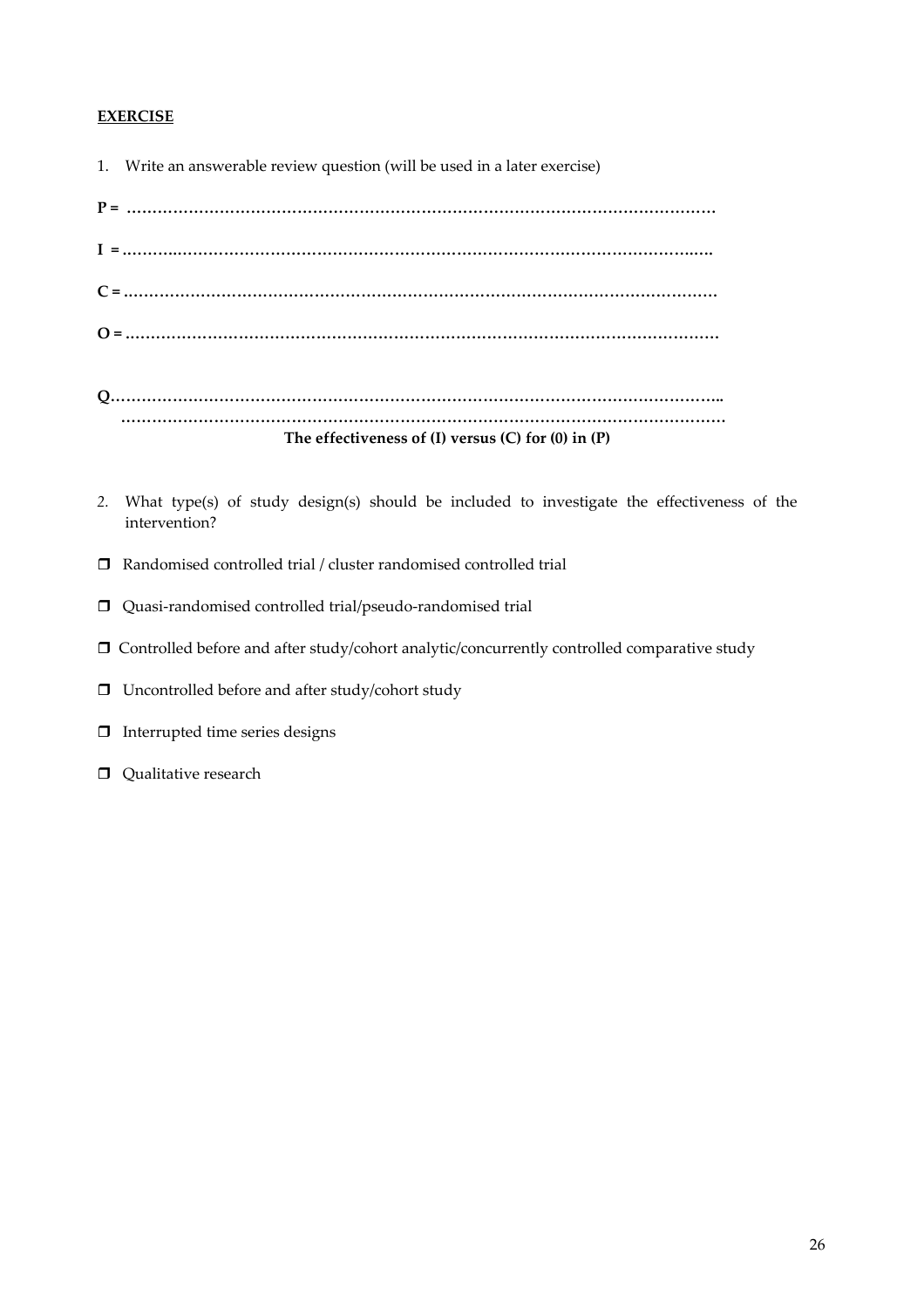

 $\sigma$ 63 **Importance**

#### **A clearly framed question will guide:**

- the reader
	- **in their initial assessment of relevance**
- the reviewer
	- on how to collect studies
	- on how to check whether studies are eligible
	- on how to conduct the analysis



Is the intervention and comparison relevant?



# $\bar{\mathcal{C}}$ **A PICO question**

#### **Time-consuming question:**

What is the best strategy to prevent smoking in young people?

# $\bar{\mathcal{C}}$ **An answerable question**

**Q.** Are mass media (or school-based or community-based) interventions effective in preventing smoking in young people?

Choose to look at mass media interventions ………